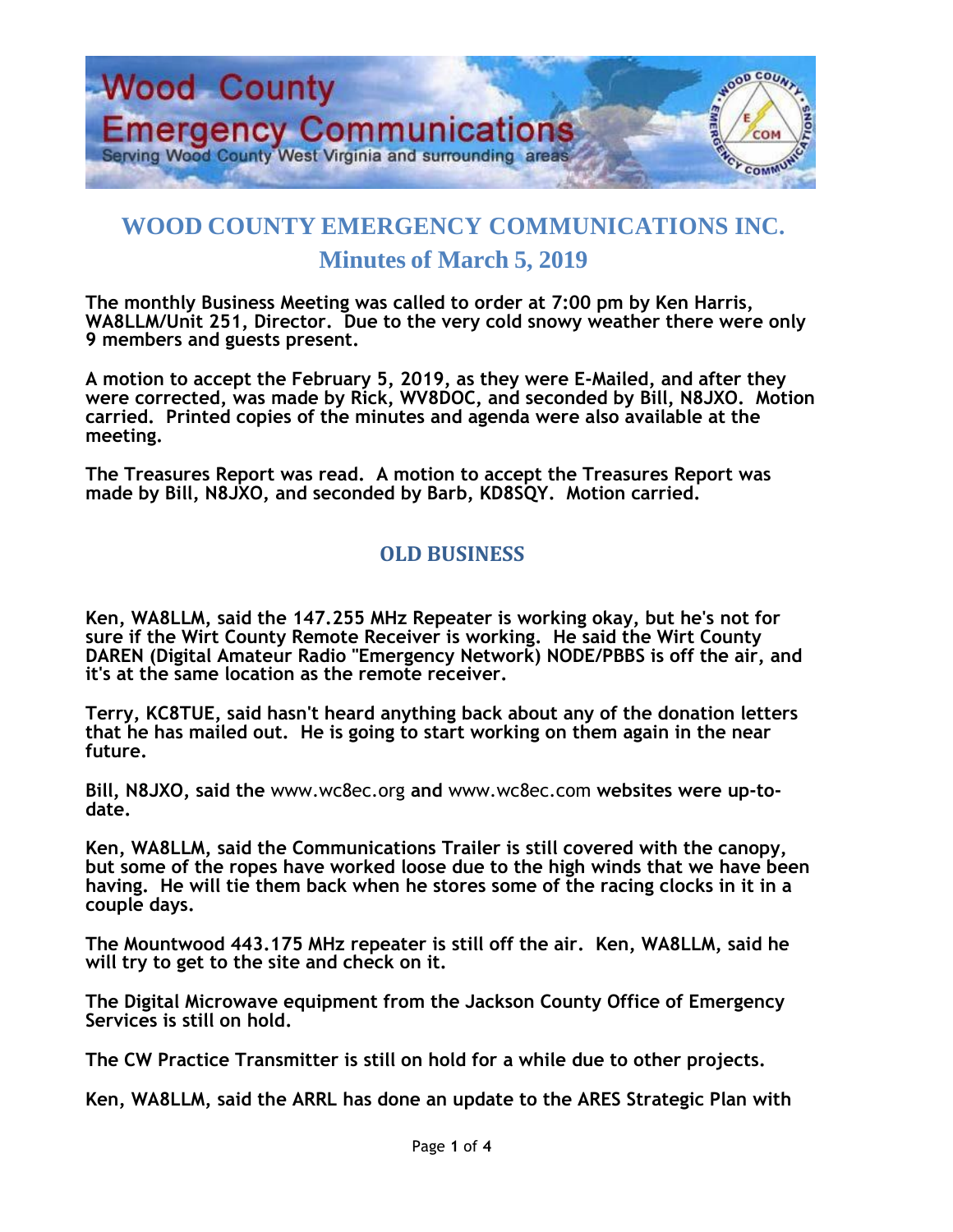

**some changes, but the new reporting system is still not in operation. Ken reminded everyone to keep their ARES Forms were up-to-date. The ARES Forms were available at the sign-in table and are available on the** [www.wc8ec.org](http://www.wc8ec.org/) **/**  [www.wc8ec.com](http://www.wc8ec.com/) **websites.**

**Ken, WA8LLM, said that he has registered with CORES on the FCC website, and may have to do the same thing for the rest of those who he has passwords. Once he figures out how to work with CORES, he well let everyone else know. A short discussion followed.**

**Ken, WA8LLM, reminded those who haven't taken the NIMS ICS 100, 200, 700, and 800 courses, they are accessible through the training link on the** [www.wc8ec.org](http://www.wc8ec.org/) **/**  [www.wc8ec.com](http://www.wc8ec.com/) **websites. There are other courses that pertain to communications that can be taken.**

**There was a reminder to keep your Amateur Radio activity hours up to date. They can be given to either Ken, WA8LLM, or Terry, KC8TUE.** 

**Cathy, KC8DJJ, said she has not received any requests for unit number changes.**

**Cathy, KC8DJJ, said that she has a few more things to pick up to get ready for the chicken dinner to be held on March 30th at the Lubeck Civic Center, from 12:00 noon to 4:00 pm. The price of the dinner is \$8.00.**

**Ken, WA8LLM, reminded everyone to have their friends and relatives register their Kroger discount card. When he tried to resister a new card for Anna, KC8JWW, he found there is some changes, and more information, that he needs to do it. He won't be able to make up new fliers until he can successfully register a new card. He needs to place the registration procedure on the flies.**

**Rick, WV8DOC, said the Everbridge reporting system for the WCEC group is as upto-date as to the information that he has for the members.**

**The application for WV Surplus application is on hold for a while.** 

**Ken, WA8LLM, said that nothing has still been done about getting a location for the old Tyler County tower at the Field Day site. A short discussion followed.**

**Since Matt, KD8WHN, wasn't at the meeting, he couldn't give a report on the changing of the Public Safety frequencies. Ken, WA8LLM, had talked to Matt, and he said the changing of the frequencies was to take place in March or the first of April.**

**Ken, WA8LLM, said there was a direct deposit of \$10.11 on February 15th in the regular checking account. The deposit came from Amazon Smile. It might not have been a lot, but it was money we didn't have. Ken reminded everyone who purchases anything from Amazon, they should do it through: smile.amazon.com**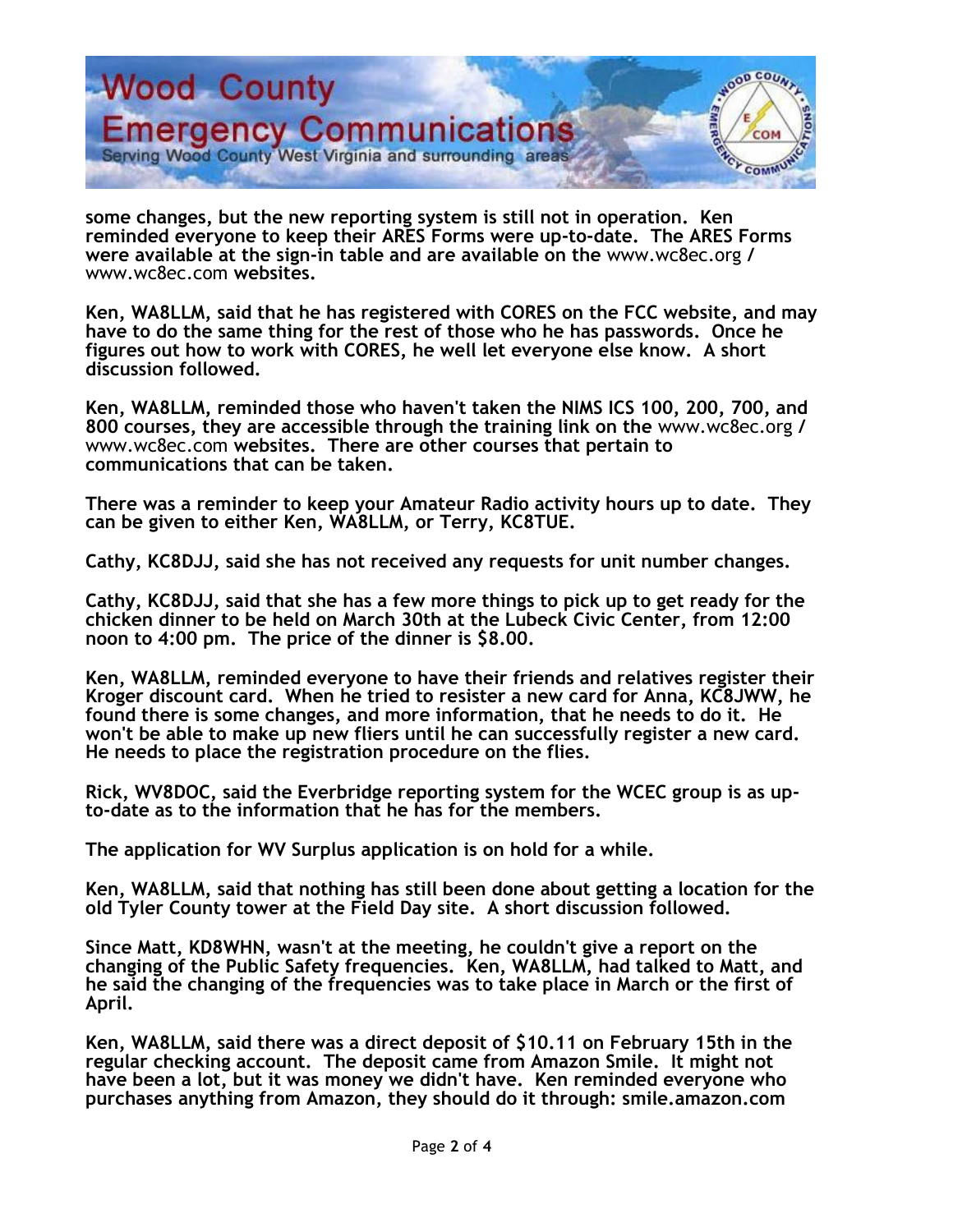

**WCEC will receive a donation of .5% of all purchases that are eligible.**

**Ken, WA8LLM, said that he has completed re-building all 12 of the racing clocks. He brought three of them to the meeting to show how they work and can be started by radio. Some of the clocks will be used at the first race which will be held on April 27th at the Vienna Fun Run.** 

**Ken, WA8LLM, gave a report on the One Day Technician class that was held on February 9th. Ken said there was 13 people who took the class and 10 of them passed their test and have already received their licenses.**

**Ken, WA8LLM, said that he received an E-Mail from Duane, N8LDM, about the Challenge at Mountain, Mountain Bike Race. He said the race organizers would like to have communications help with the race. He said there are some changes of locations, but he would try to get them located by GPS and ribbons. The bike race will be held on April 7th at Mountwood Park. The race starts at 12:00 noon. Ken said that he will need as many radio operators as possible.**

**Ken, WA8LLM, reminded everyone the Vienna Fun Run will be April 27th. Ken said that he still needs help with the race.**

**Ken, WA8LLM, went to the Courthouse and paid the \$200 for the building for the Hamfest which will be held on October 12th at the 4-H Camp Grounds, in Minerals Wells. The Hamfest has been registered as an ARRL Hamfest.**

## **NEW BUSINESS**

**Ken, WA8LLM, said there will be an AUXCOMM (Auxiliary Communications) class held on April 13th and 14th. If you would like to take the class you need to have at least a Technician Class Amateur License, and have taken NIMS Courses: 100, 200, 700, and 800. You will also need to register for the class. Ken will forward the class information again in a couple days. The deadline to register is April 5th. A short discussion followed.**

**Ken, WA8LLM, said that he has completed the groups 501c3 Tax Report with the IRS.**

**Ken, WA8LLM, has renewed the groups business license with the WV State Tax Department.**

**Gary, KC8ZZS, with Marietta Collage, said he is trying to put together an Amateur Radio Club along with Don, N8NUS, at Marietta Memorial Hospital. It's all in the talking stages.**